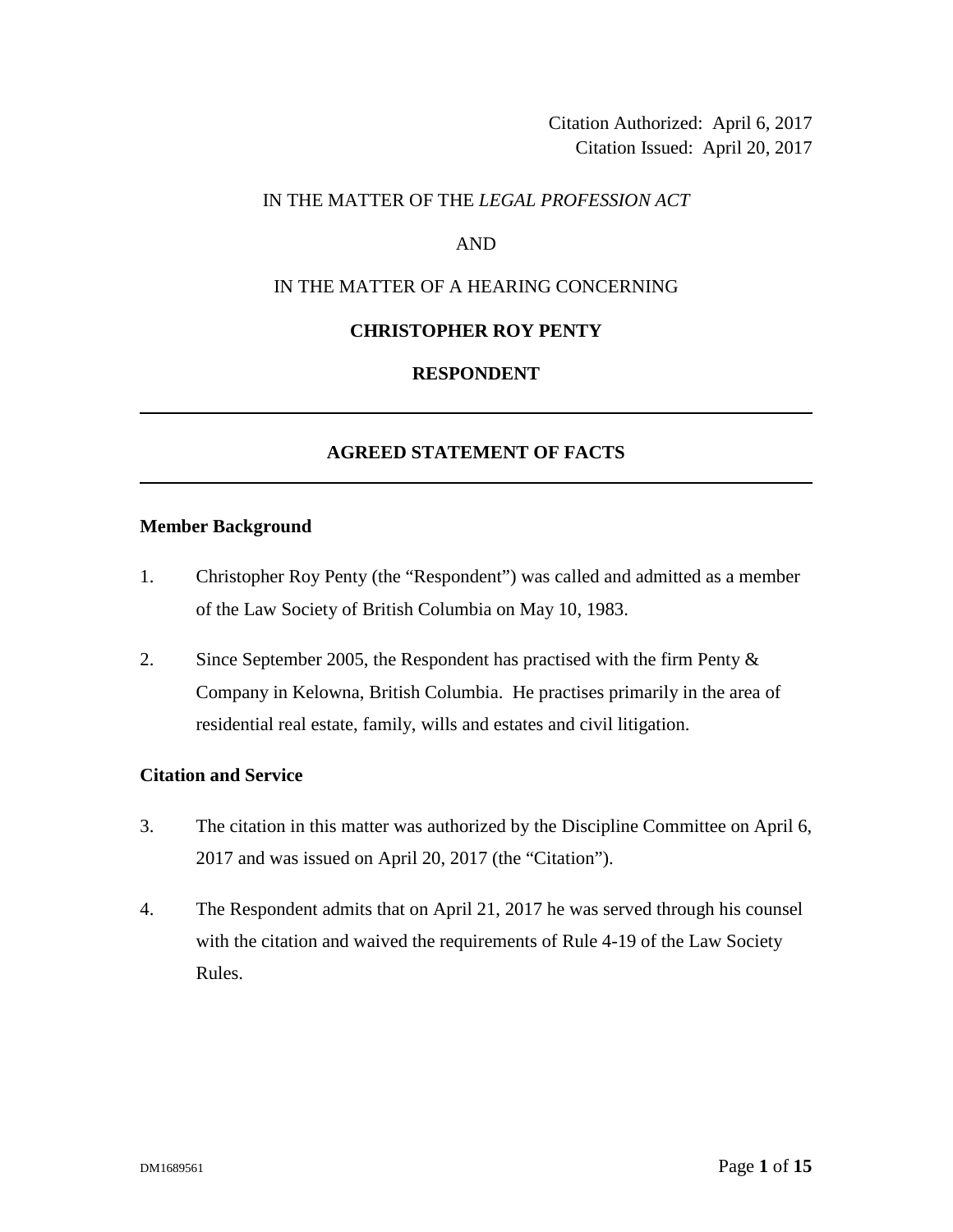### **Attachments**

- 5. Except where otherwise stated, it is agreed in respect of each document attached to this Agreed Statement of Facts that:
	- (a) it is a true copy of the original document,
	- (b) it was written or created on the date on the face of the document,
	- (c) where by the content or nature of the document it was intended to be sent or delivered, that it was sent or delivered on the date it bears on its face and was subsequently received by the intended recipient,
	- (d) where on its face the document purports to have been written or created under the instructions of the person who signed it or where on its face the document's creation was authorized by the person who signed it, that it was so written, created or authorized,
	- (e) where the document purports on its face to have been received on a particular date or time, that it was so received, and
	- (f) it is admitted into evidence for the proof of the truth of the matters recorded in it.

# **Last Will and Testament of GD**

- 6. On December 9, 2014, a social worker called on the Respondent to attend to GD at the Kelowna General Hospital. GD was dying of kidney failure and had little time left to live.
- 7. The Respondent and GD had met once previously.
- 8. SD, GD's brother, had retained the Respondent to assist with the estate of GD's mother who passed away on February 22, 2012. The Respondent and GD had met briefly in relation to the distribution of that estate.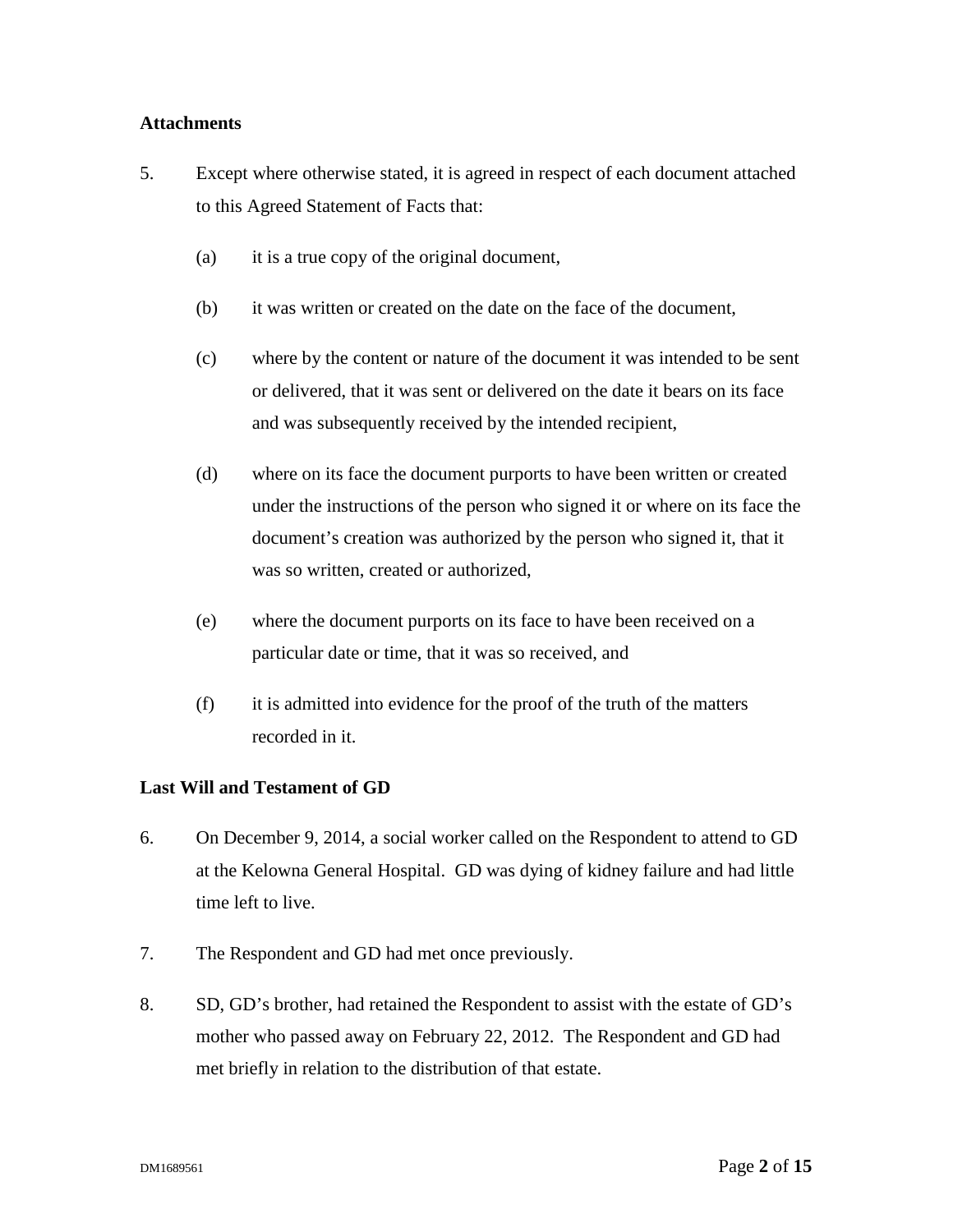- 9. On December 9, 2014, the Respondent went to the hospital to meet with GD.
- 10. The Respondent was asked by GD to prepare a will.
- 11. The Respondent states that GD was adamant that his brothers, SD and PD, receive nothing from his estate.
- 12. The Respondent states that GD told him that he wanted all of his money to go to charity.
- 13. The Respondent understood that under no circumstances was he permitted to use the estate proceeds for his own purposes.
- 14. The Respondent states that GD was not able to name which charities he wanted his money to go to.
- 15. The Respondent suggested to GD that he leave part of his estate to the Kelowna Hospice Foundation, now known as the Central Okanagan Hospice Association Foundation (the "Hospice Foundation").
- 16. The Respondent and GD negotiated how much of the estate the Hospice Foundation should receive with the Respondent suggesting that GD leave one-half or a third of his estate to the Hospice Foundation.
- 17. The Respondent says that GD originally wanted to leave less than a quarter of his estate to the Hospice Foundation, but the two eventually "met at a quarter" at the end of their negotiation.
- 18. At the time of preparing the will, the Respondent was the President and a director of the Hospice Foundation.
- 19. The Respondent cannot recall telling GD of his involvement with the Hospice Foundation.
- 20. The Respondent did not consider whether he was acting in a conflict in suggesting that GD leave a portion of his estate to the Hospice Foundation.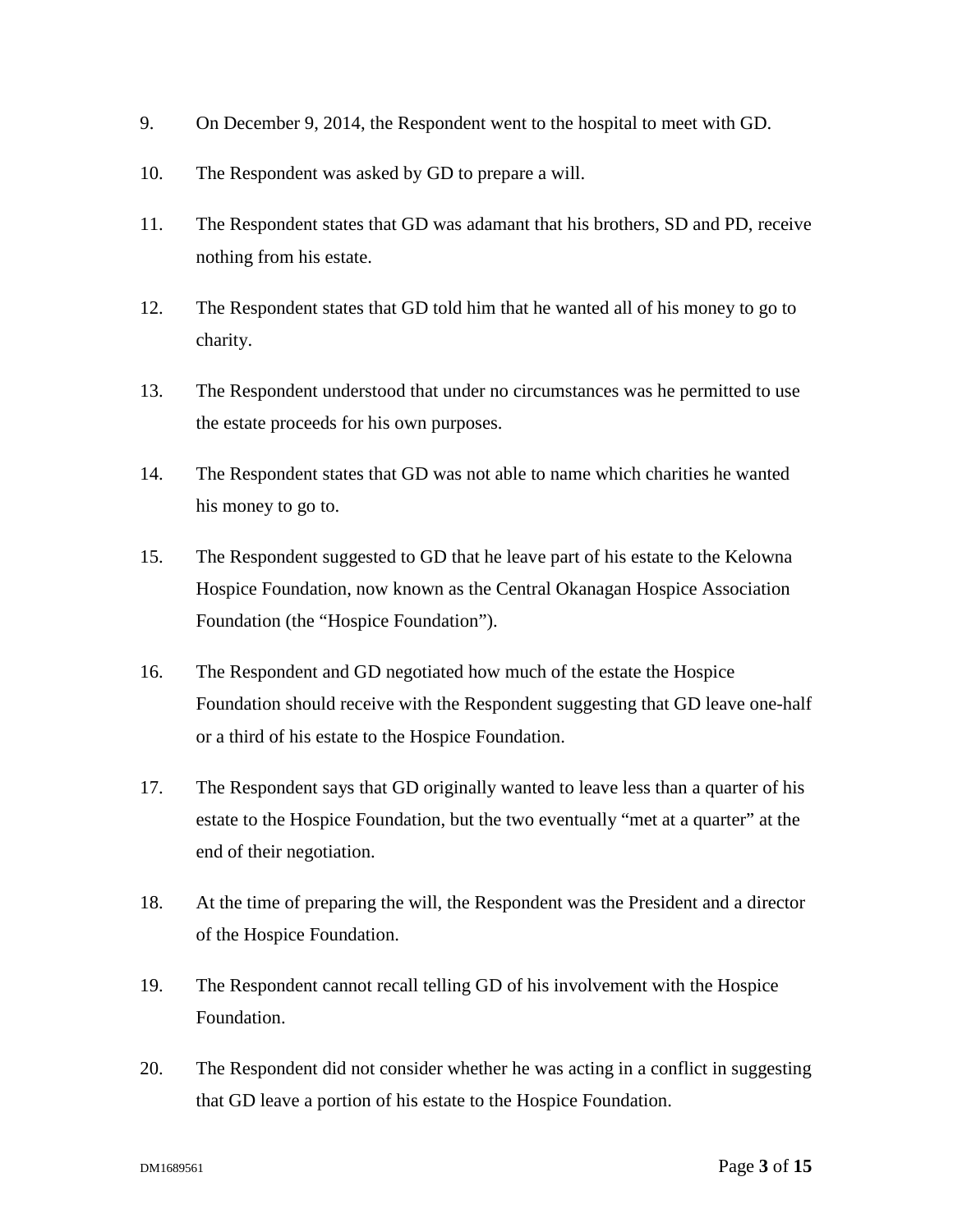- 21. The Respondent states that he proposed several other charities to GD, but GD did not agree to any of them and did not give the Respondent any reason why such other charities were not satisfactory to him.
- 22. On December 9, 2014, the Respondent returned to his office to prepare GD's will.
- 23. The will bequeathed one-quarter of GD's estate to the Hospice Foundation and three-quarters to the Respondent "for his own use absolutely."
- 24. The will also appointed the Respondent as the executor and trustee of the will.
- 25. GD's will also states:

It is my strongest wish and desire that the share of my estate left to CHRISTOPHER ROY PENTY may be paid out, in his unfettered discretion, to various charities, persons and organizations of his choosing. However, I impose no trust conditions therein.

26. The Respondent did not make himself a trustee with respect to the three-quarters of GD's estate that was to go to other charities because he wanted to avoid being held accountable to the standard of a trustee. The Respondent stated during his interview with the Law Society:

> CP: I'm familiar enough with, with estate and trust law to know that one thing I didn't want to be held accountable for would be the, the standard of the trustee. A trustee involves work and what I thought in, I thought, when I thought of doing this I thought well then I'd, I'd become a trustee for these monies. That is going to set me out for simply a lot of unpaid work. The Trustee Act limits your, what you can take as fees for acting as a trustee and it's, it's a very small amount. You'll note from the notes of what I thought the estate was originally worth. It wasn't worth that much. I saw in becoming a trustee a lot of unpaid legal work so I said I'm going to - and when, backing up, when I talked to GD about that, I said I, I don't really want to be your trustee and do all this and he said I don't care about any of that, I trust you. You just do what you have to with that money and give it away like you're supposed to, words to that effect. And so I said well fine, well I'm gonna create something that says I'm not a trustee and I'm not bound by the laws of the trustee and the obligations of a trustee to maintain records and accounting and all that sort of thing. And he said fine,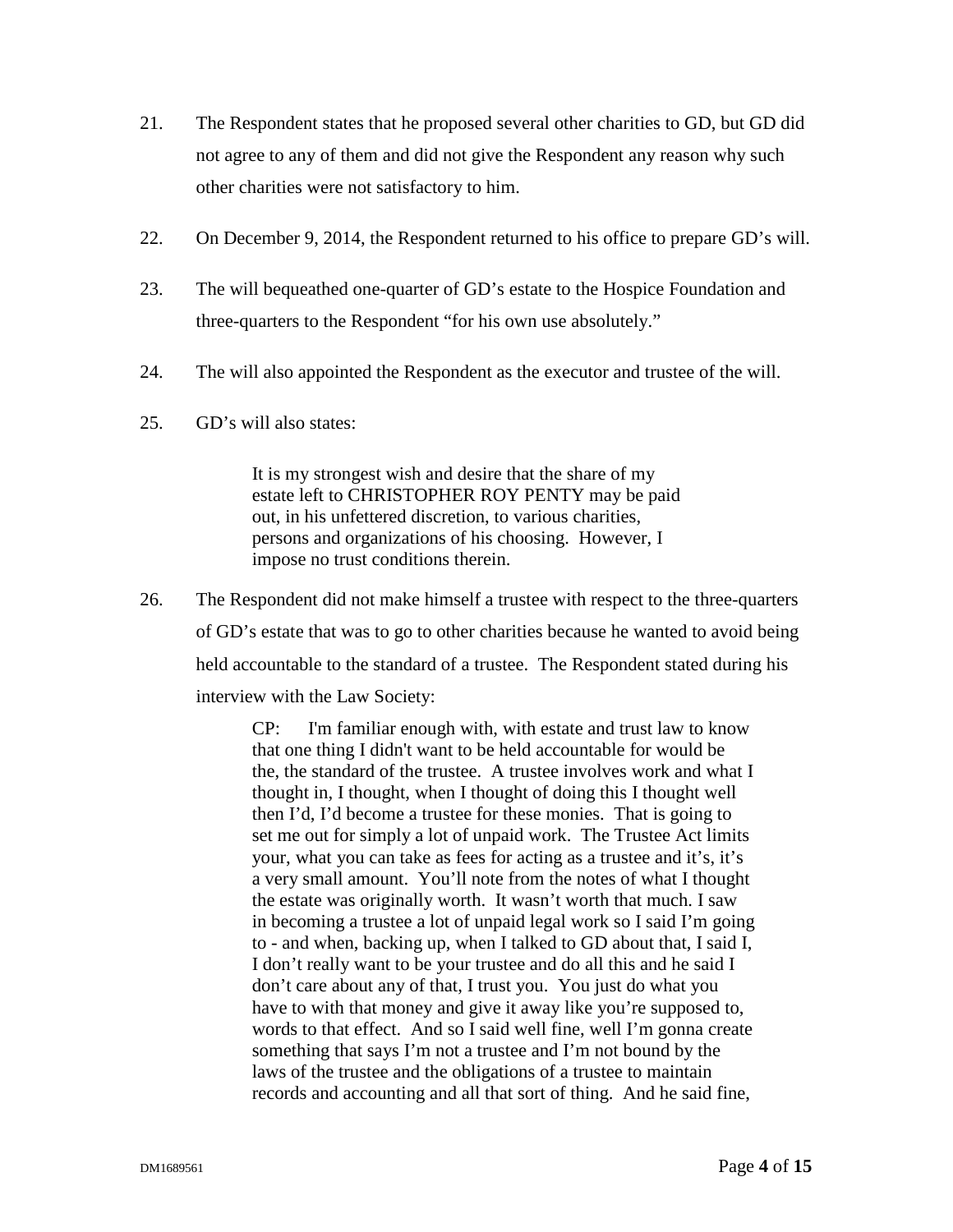I don't care, you just give the money away to the charities that you think are best. So that, that was the purpose for me putting that in there, it was to try to as best I could exempt myself from the duties and obligations of the trustee under the terms of his will.

- 27. At the time he prepared the will, the Respondent knew "there would obviously be an issue of raising conflict of interest and things of that nature by leaving [himself] as a beneficiary," that doing so "was inappropriate" and "imprudent" and that "there was obviously the risk that it would be perceived that [he] was simply taking a client's money".
- 28. The Respondent says that because he knew his actions were "imprudent" he also prepared a testamentary declaration to be executed by GD and a witness statement for his assistant.
- 29. The next day, on December 10, 2014, the Respondent returned to Kelowna General Hospital together with his legal assistant Ms. O and his receptionist KR.
- 30. On December 10, 2014, GD executed his will and it was witnessed by Ms. O and KR (the "Will").
- 31. The Respondent notarized GD's execution of the testamentary declaration which he had prepared.
- 32. The Respondent did not advise GD to obtain independent legal advice prior to executing the Will or the testamentary declaration.
- 33. The Respondent admits that he knew that GD should have obtained independent legal advice prior to signing the Will and testamentary declaration.
- 34. The Respondent states that in his mind there was no time to obtain independent legal advice as GD was dying soon.
- 35. On December 11, 2014, Ms. O executed a witness statement prepared by the Respondent.
- 36. GD died four days after signing his Will, on December 14, 2014.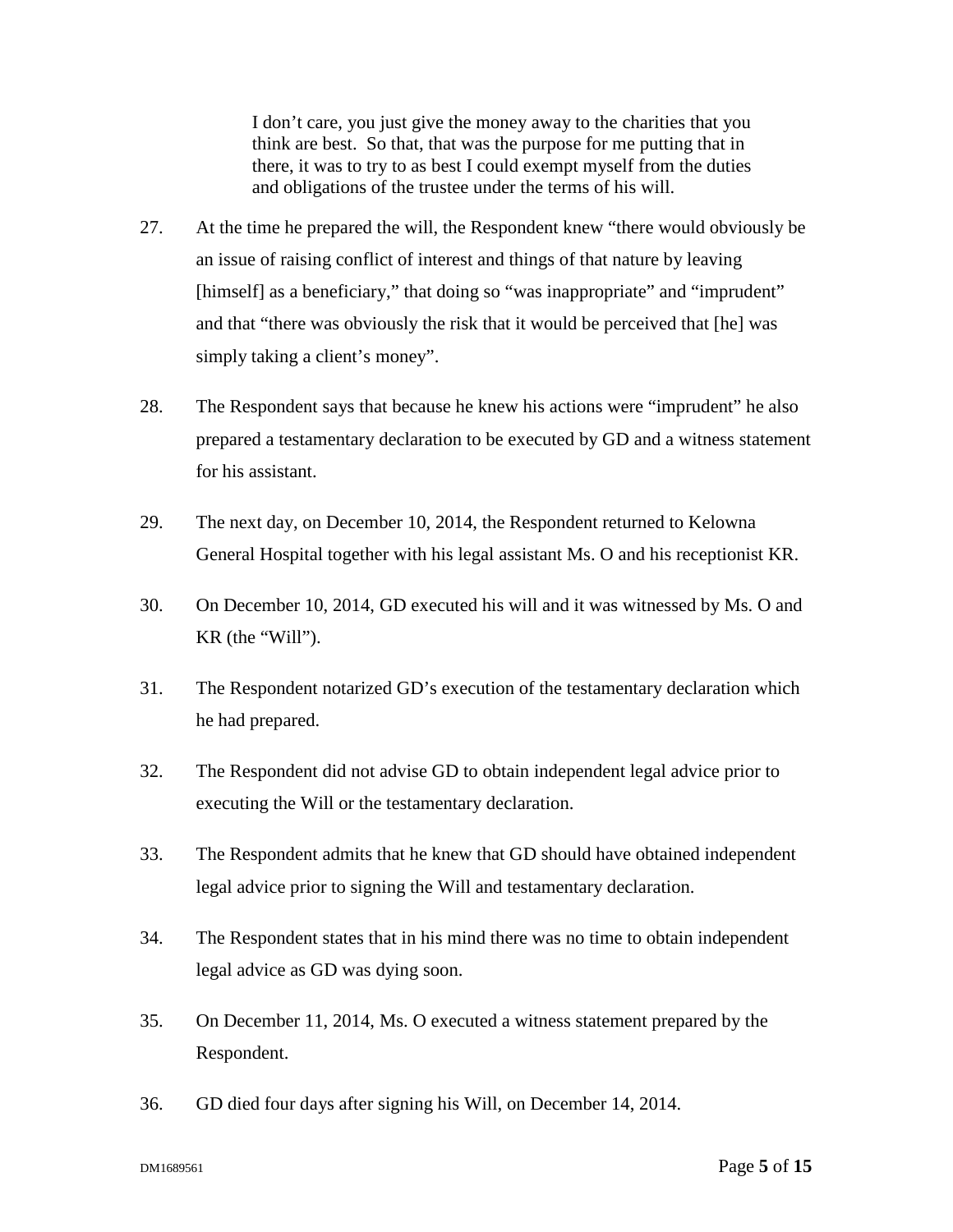### **Meeting with SD and PD**

- 37. On December 22, 2014, the Respondent met with GD's two surviving brothers, SD and PD.
- 38. The meeting took place in his office and lasted for about 20 minutes.
- 39. The Respondent says that he told SD and PD that GD's estate had been left to the Hospice Foundation and to other charities.
- 40. The Respondent did not tell SD and PD that he was the beneficiary of three quarters of the residue of the estate under the Will.
- 41. The Respondent does not recall giving SD and PD a copy of the Will at the December 22, 2014 meeting.
- 42. SD and PD both deny ever seeing or receiving a copy of the Will.
- 43. The Respondent did not mail a copy of the Will to SD or PD.
- 44. The Respondent did not tell SD or PD to obtain independent legal advice.

# **Obtaining Probate**

- 45. On February 10, 2015, the Respondent sent a letter to the Hospice Foundation enclosing a Form P1 Notice of Proposed Application in Relation to the Estate and a copy of the Will.
- 46. The Respondent did not deliver the Form P1 to SD or PD.
- 47. On March 27, 2015, the Respondent made an application for grant of probate in respect of GD's estate.
- 48. The Respondent delivered an account for his legal services in obtaining probate.
- 49. According to an affidavit of assets and liabilities sworn by the Respondent on March 27, 2015, GD's estate held \$274,137 in assets and \$45,344.78 in liabilities.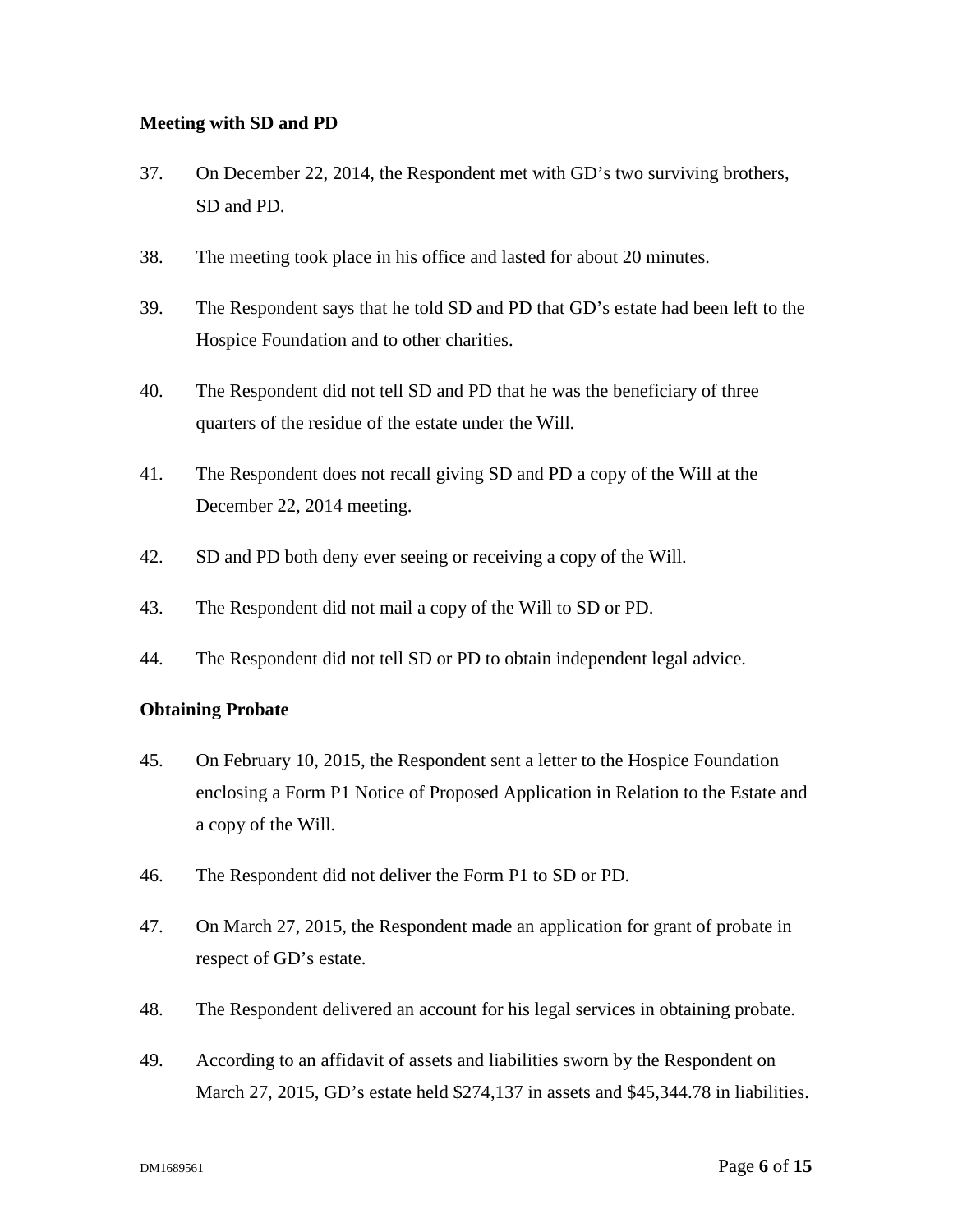The liabilities included the Respondent's executor fees, executor expenses, and costs to prepare GD's home for sale, among other things.

- 50. On or about March 27, 2015, Ms. O prepared a submission for estate grant, which the Respondent then reviewed and signed.
- 51. In the Schedule for Grant of Probate or Grant of Administration with Will Annexed (which forms a part of the submission for estate grant), the Respondent answered "N/A" in the section in which he was to list "each person, if any, who would have been an intestate successor if the deceased had not left a will".
- 52. The Respondent acknowledges that he practises in wills and estates, that he prepares between ten and 20 submissions for estate grants a year, and that he knew that SD and PD would have been successors if GD had not left a will.
- 53. The Respondent admits that he should have listed SD and PD in the Schedule.
- 54. The Respondent admits that his answer of "N/A" in the submission for estate grant was false.
- 55. On March 27, 2015, the Respondent swore an affidavit stating that the submission for estate grant was correct and complete:

I have read the submission for estate grant and the other documents referred to in that document and I believe that the information contained in that submission for estate grant and those documents is correct and complete.

- 56. The Respondent admits that the affidavit was false as the submission for estate grant was not "correct and complete" as it made no mention of SD and PD.
- 57. The Respondent also swore an affidavit of delivery on March 27, 2015, in which he swears that he delivered a copy of the Will to the Hospice Foundation but omits any reference to SD and PD.
- 58. The Respondent knew that a copy of the Will should have also been delivered to SD and PD.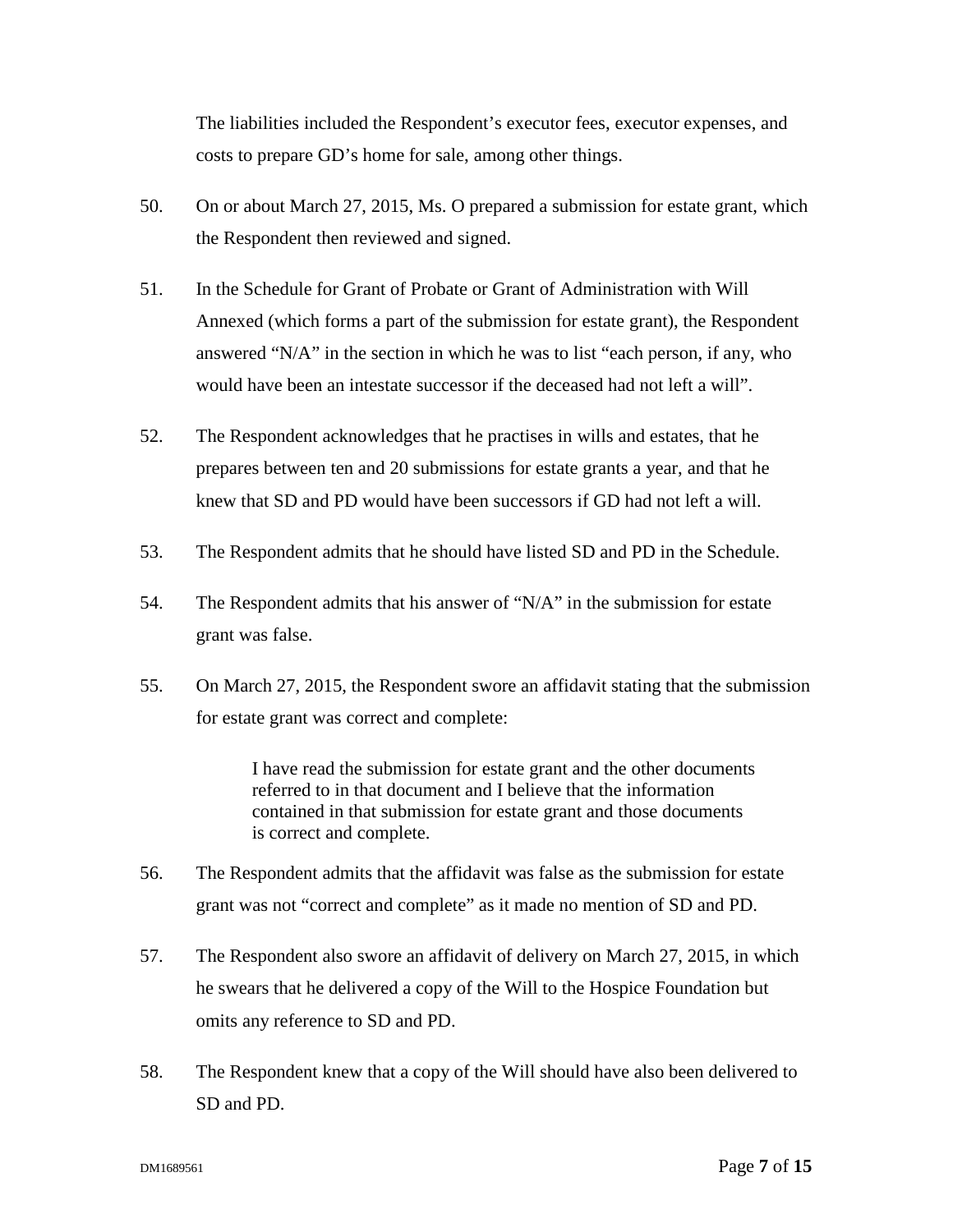- 59. The court granted administration of GD's estate to the Respondent on April 13, 2015.
- 60. At no time did the Respondent advise the Court that he had filed documents that were false or incomplete.

### **Disbursing the Estate**

- 61. After substantial renovations, GD's home was sold on June 30, 2015.
- 62. The Respondent acted as solicitor for the estate on closing and delivered an account for his legal services in that regard.
- 63. On July 7, 2015, the Respondent wrote to the Hospice Foundation setting out an interim distribution scheme for GD's estate. By that time, the estate funds had been drawn against to pay for certain renovation costs but not all. GD's remaining assets totaled \$259,831.16 and his liabilities totaled \$52,631.23, leaving \$207,199.93 available for distribution.
- 64. Among the liabilities listed in the interim distribution scheme letter are legal fees to Penty & Company for obtaining probate (\$6,667.59), legal fees to Penty & Company for preparing GD's will (\$614.65), reimbursements to the Respondent for renovation costs (\$5,039.82), and executor fees to the Respondent (\$10,965.52).
- 65. On July 9, 2015, the Respondent provided a cheque in the amount of \$51,799.98 to the Hospice Foundation, representing one-quarter of GD's estate.
- 66. At the same time, the Respondent prepared and had executed a release in his favour from the Hospice Foundation.
- 67. On July 9, 2015, the Respondent issued himself a cheque in the amount of \$155,399.95, representing the remaining three-quarters of GD's estate.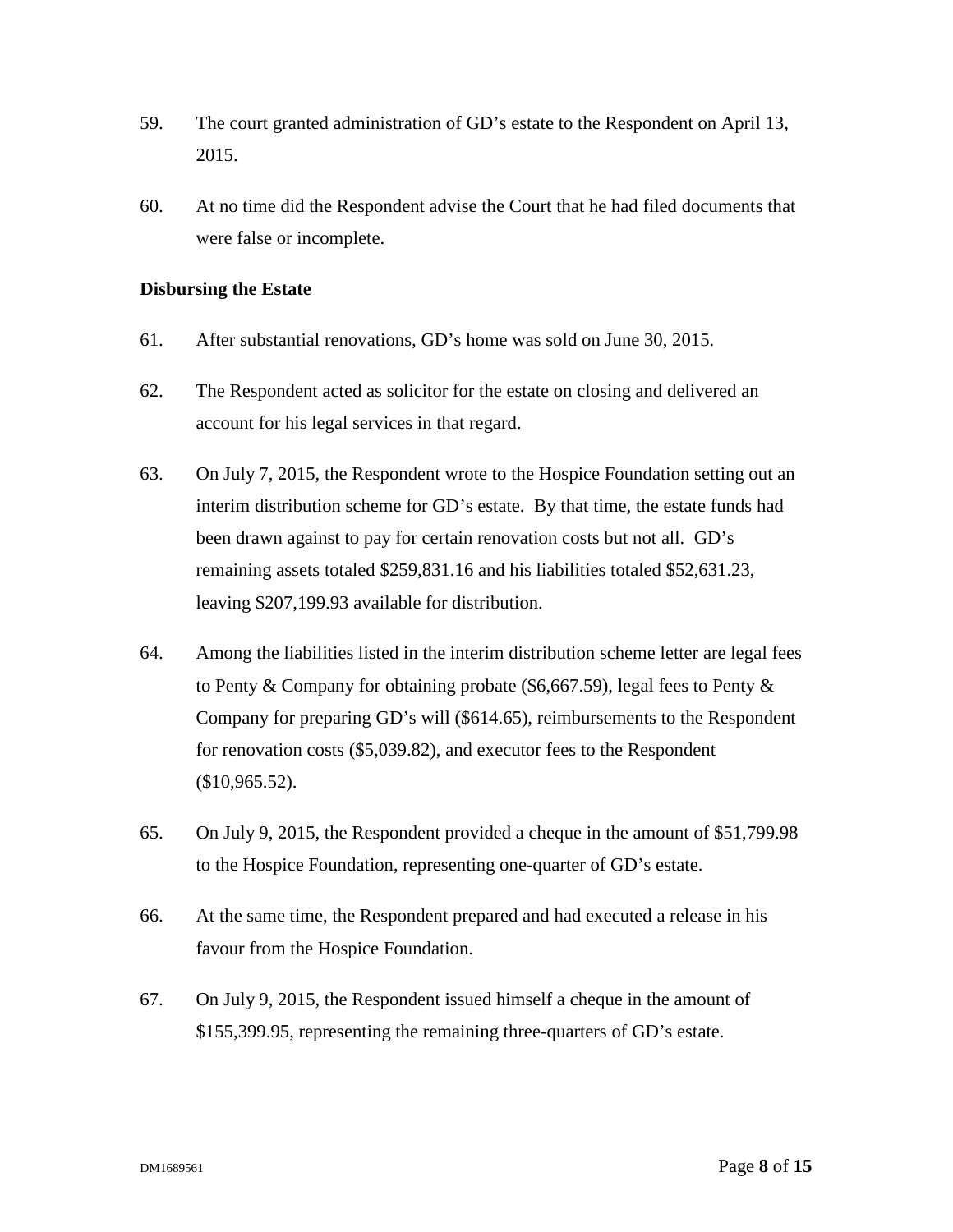### **Use of Estate Funds Bequeathed to the Respondent**

- 68. On July 9, 2015, the Respondent deposited the \$155,399.95 from GD's estate into one of his personal savings accounts.
- 69. The Respondent says that he then noticed that he had "neglected" to deduct his portion of the seller's real estate commission arising from the sale of GD's home.
- 70. The Respondent states that he had an agreement with the real estate agent that the Respondent would receive 35 per cent of the commission normally paid to the seller's agent, in this case \$1,468.60.
- 71. The Respondent admits that he did not disclose his receipt of the commission to the Hospice Foundation.
- 72. On July 22, 2015, the Respondent opened a new personal chequing account in his name at the [Bank] (the "Chequing Account") and deposited \$153,931.35 into it.
- 73. Other than paying an outstanding Fortis BC account in relation to GD's estate and ordering cheques, the Respondent did not use the funds in the Chequing Account until October 2015.
- 74. The Respondent says that he waited for the six month time limit to pass from the date of probate, after which he felt it would be safe to distribute the funds.
- 75. In October 2015, the Respondent made the following payments from the Chequing Account:
	- (a) \$20,000 to BS, a woman who lived with SH and became a friend of GD's in the year prior to his death. The Respondent says that "it was obvious that she had a special relationship with the deceased and was also in need of funds to attend nursing school";
	- (b) \$7,500 as a donation in the Respondent's own name to the Central Okanagan Hospice Association, an organization which is supported by the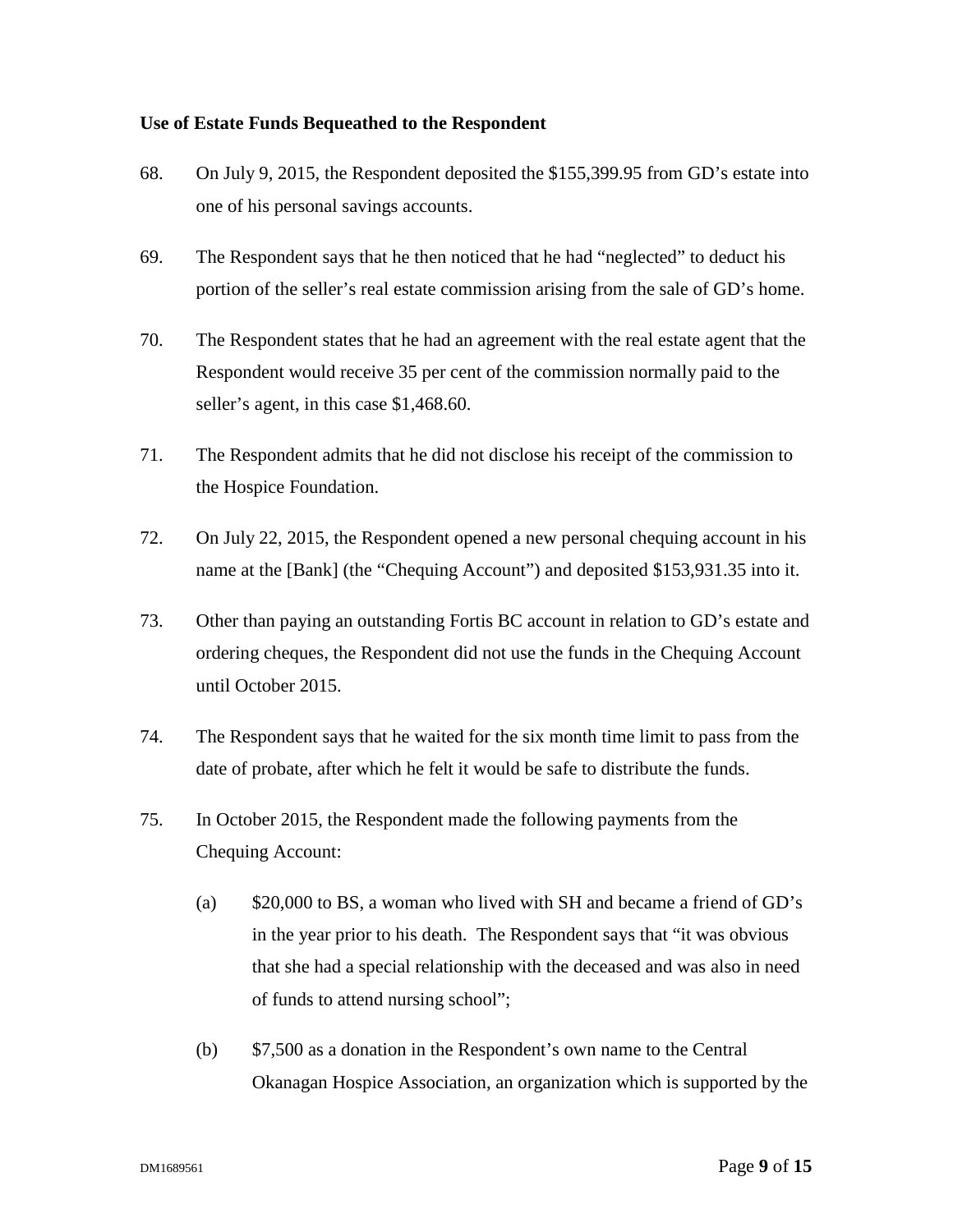Hospice Foundation and has the same executive director as the Hospice Foundation;

- (c) \$5,000 to SH, a neighbor of GD's who the Respondent had hired to perform renovations on GD's home. The Respondent described this as payment of a builder's lien holdback, which he agreed to because SH was "becoming a pest"; and
- (d) \$5,000 as a donation in the Respondent's own name to the Kelowna BC SPCA.
- 76. On October 29, 2015, the Respondent transferred \$95,000 of the estate funds from the Chequing Account into an existing, personal [Securities] account in his name.
- 77. The Respondent made personal use of the estate funds in his Securities account during the period October 29, 2015 and February 21, 2017.
- 78. Between November 30, 2015 and February 15, 2016, the Respondent withdrew a total of \$16,198.01 from the Chequing Account for his own personal use as follows:
	- (a) \$5,200 for a personal loan payment;
	- (b) \$856.97 cash withdrawal;
	- (c) \$129.89 at Wal-Mart;
	- (d) \$227 [Bank] Travel Insurance for his month-long trip to Thailand;
	- (e) \$1,976.65 cash withdrawal;
	- (f)  $$3,700$  cheque to Penty & Company as a shareholder loan;
	- (g)  $$4,007.50$  cash withdrawal used to make a shareholder loan to Penty  $\&$ Company; and
	- (h) \$100 cash withdrawal.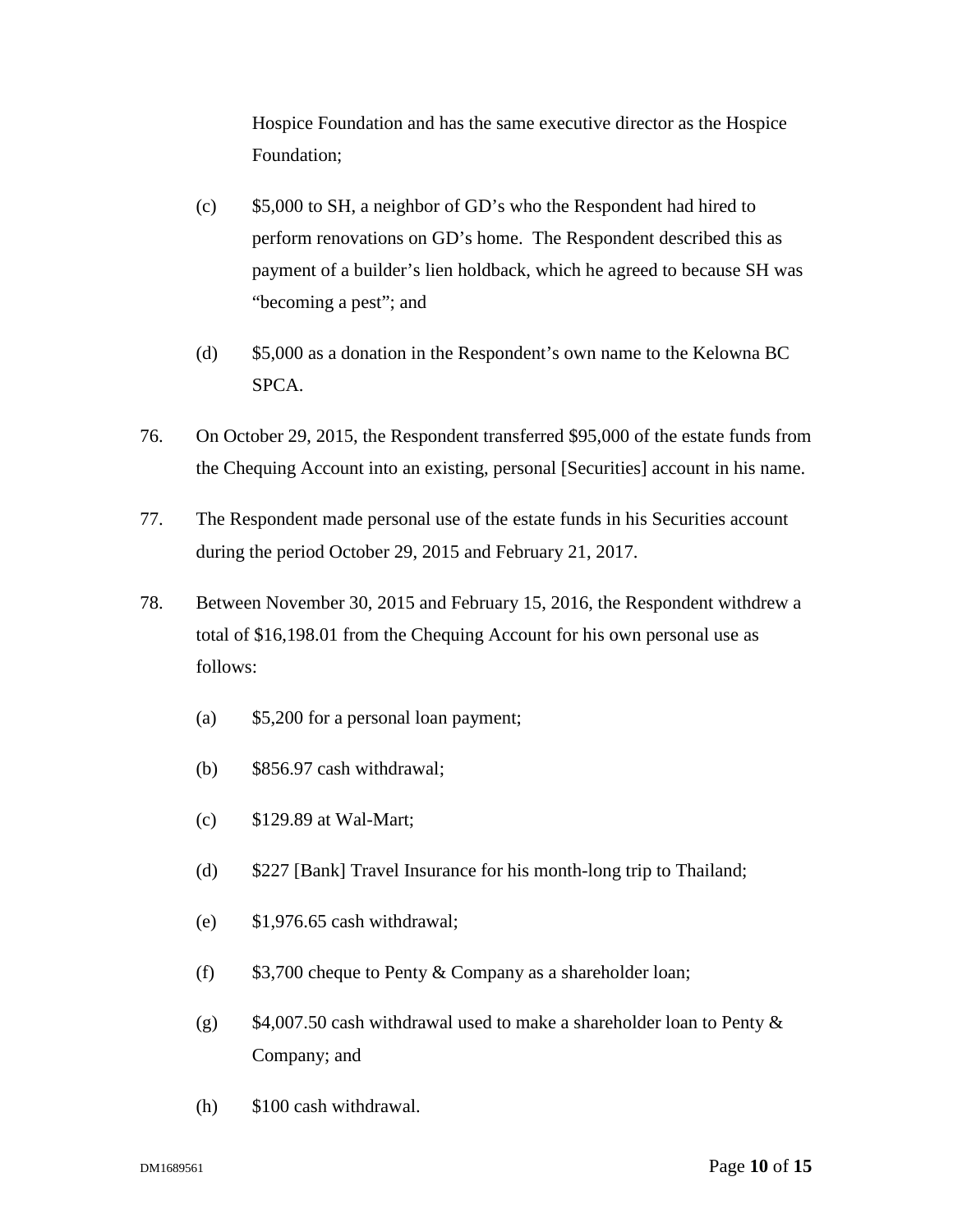- 79. When asked what his reasons were for using funds from the Chequing Account for personal purposes, the Respondent said:
	- JC ... what was your reasoning for using these funds?

CP: Well, this was my, my account, and at the time it seemed, it seemed reasonable and even though I was dealing with the GD monies inside this account at the time, I didn't really direct my mind to differentiating between personal and, and, and what was going on in this account. So that's the best answer I can think of. I really didn't, I didn't really think about it that much. $<sup>1</sup>$ </sup>

80. On January 6, 2016, the Respondent withdrew \$2,000 from the Chequing Account as a donation to the Rotary Foundation in his own name.

# **The Complaint**

- 81. On January 6, 2016*,* RC, a former legal assistant employed by Penty & Company, made a complaint (the "Complaint") to the Law Society.
- 82. Alex Wilms, a lawyer then employed with the Investigations, Monitoring and Enforcement Group of the Law Society, was assigned to investigate the Complaint.
- 83. On February 12, 2016, the Respondent was informed of the Complaint by Mr. Willms.
- 84. Between February 15, 2016 and March 4, 2016, the Respondent deposited a total of \$16,200 to the Chequing Account. These funds were intended to reimburse the improper withdrawals set out in paragraph 78 above.
- 85. On September 29, 2016, Jennifer Chan, a lawyer employed with the Investigations, Monitoring and Enforcement Group of the Law Society, assumed conduct of the investigation of the Complaint from Mr. Wilms.
- 86. In the course of investigating the Complaint, the Law Society received written responses from the Respondent. The following letters exchanged with the

 $\overline{a}$ 

<sup>1</sup> Interview of the Respondent on January 27, 2017, p. 14.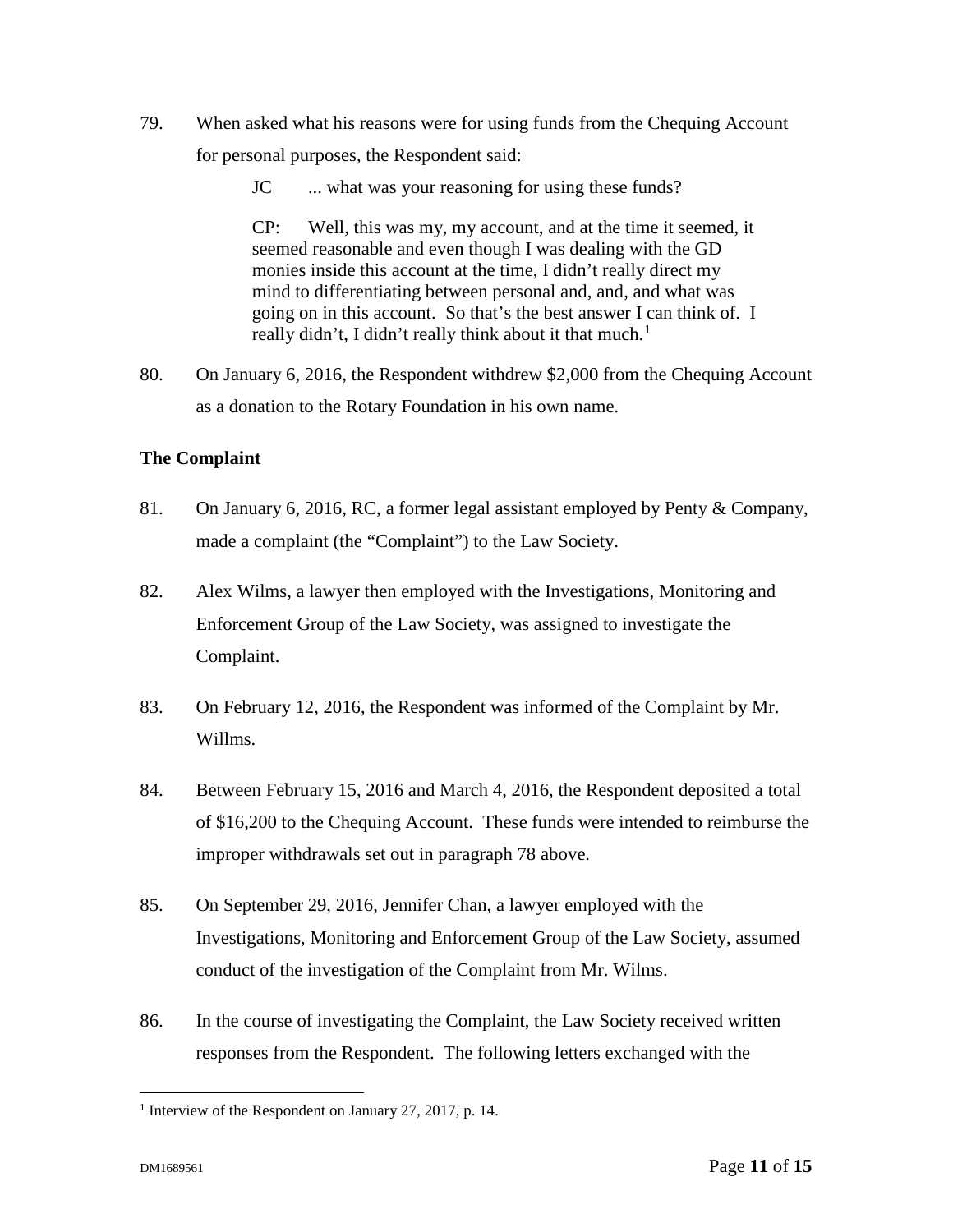Respondent are admitted to prove what statements were made by the Respondent and not for the truth of those statements:

- (a) letter dated February 29, 2016 from the Respondent to the Law Society (Wilms) in response to Mr. Wilms letter dated February 15, 2016;
- (b) letter dated November 21, 2016 from the Respondent to the Law Society (Chan), in response to Ms. Chan's letter dated November 4, 2016.

#### **Subsequent Events**

- 87. Following questions from staff regarding withdrawals made from the Securities Account, the Respondent states that he has returned an additional \$1,000 of estate funds by providing such amount to [Law Firm]. This brings the total held by [Law Firm], in trust, to \$138,145. The Respondent confirms that this amount represents only funds from GD's estate and does not include any of his own money.
- 88. On February 21, 2017, the Respondent gave an undertaking to the Law Society to, among other things, (i) not operate a trust account except in accordance with a trust supervision agreement which requires a second signature by a trust supervisor, (ii) not to accept new wills and estates clients, (iii) not work on existing wills and estates matters except under the supervision of a practice supervisor and in accordance with a practice supervision agreement, and (iv) resign from, and refrain from, acting in certain roles, including as a personal representative of a deceased person, trustee of an estate.
- 89. On February 21, 2017, the Respondent also entered into a practice supervision agreement with SR of the Law Firm and entered into a trust supervision agreement with KW of the Law Firm.
- 90. On February 21, 2017, the Respondent provided a copy of a bank draft in the amount of \$137,145 to the Law Firm (being approximately the sum of \$121,513.89 from the Securities Account, and \$18,931.83 from the Chequing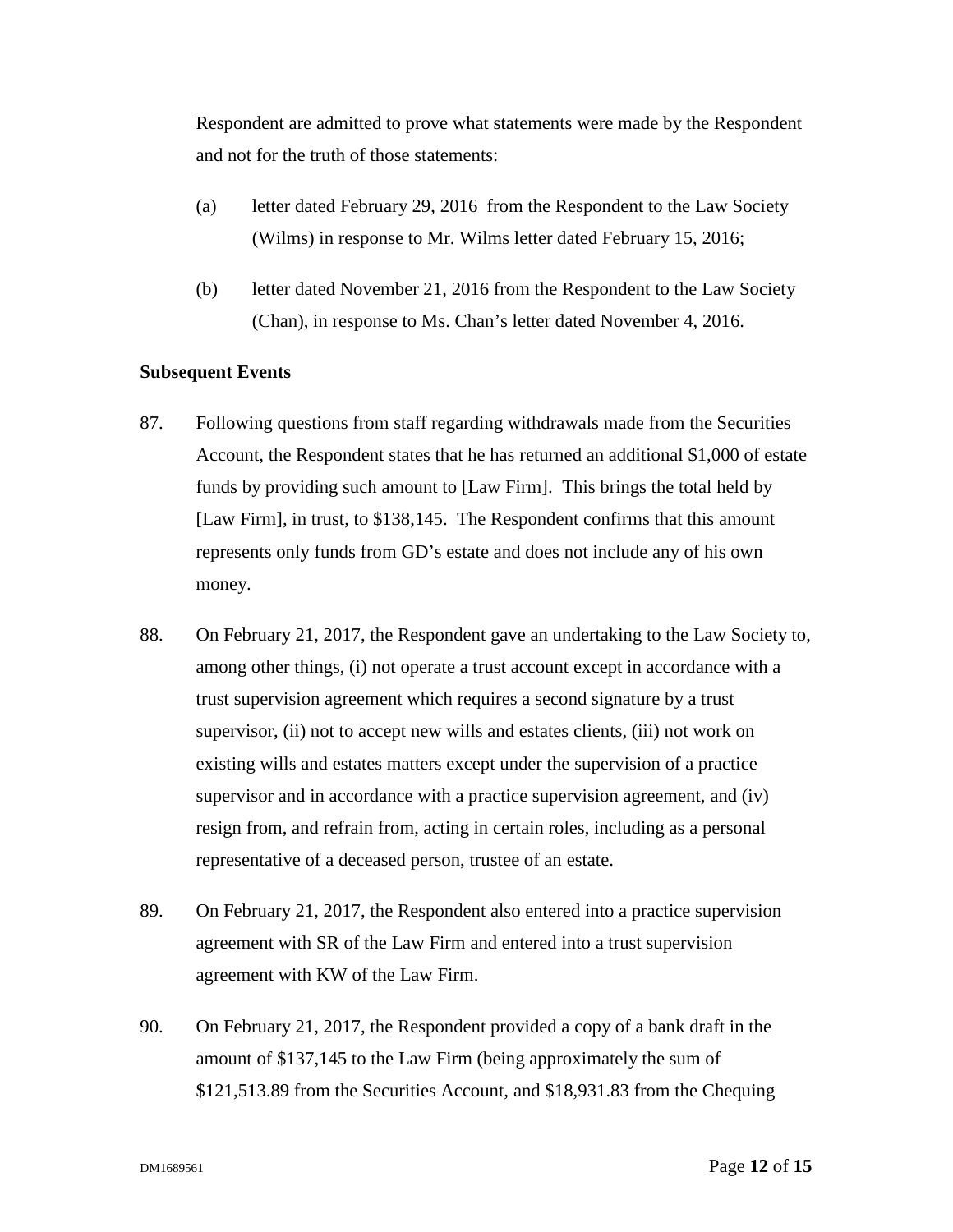Account, less \$3,300 that the Respondent says he is withholding to pay capital gains tax on the advice of his accountant).

### **Admission of Misconduct**

- 91. The Respondent admits that, as set out in allegation 1 of the citation, in December 2014, he prepared the Last Will and Testament of GD dated December 10, 2014 and named himself as a beneficiary, contrary to Rule 3.4-38 of the *Code of Professional Conduct for British Columbia* (the "*BC Code*").
- 92. The Respondent admits that his conduct in doing so constitutes professional misconduct.
- 93. The Respondent admits that, as set out in allegation 2 of the citation, in preparing the Last Will and Testament of his client, GD, dated December 10, 2014 naming himself and Kelowna Hospice Foundation as beneficiaries, he acted in a conflict of interest by:
	- (a) failing to ensure that his client obtained independent legal advice about the testamentary gift to him in the Will, contrary to Rule 3.4-28 of the *BC Code*.
	- (b) accepting a more than nominal gift from his client when his client had not received independent legal advice, contrary to Rule 3.4-39 of the *BC Code*;
	- (c) failing to disclose and explain to his client the nature of his interest in the Kelowna Hospice Foundation or failing to recommend and require his client to obtain independent legal advice prior to executing the Will with a testamentary gift to the Kelowna Hospice Foundation, contrary to Rule 3.4-29 of the *BC Code*;
	- (d) preparing the Will and a testamentary declaration exempting himself from the requirement that he act as trustee of his share of the residual estate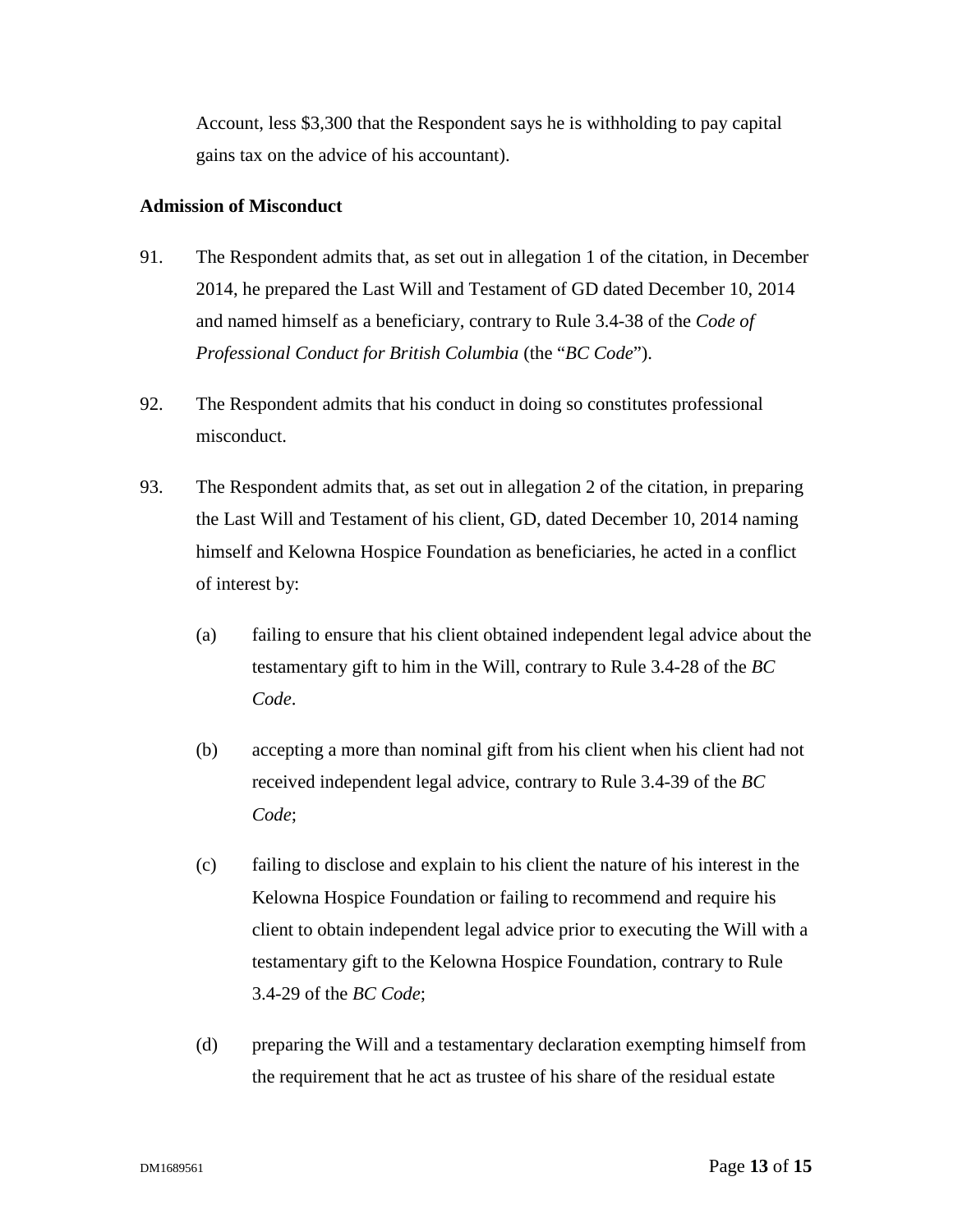funds when he knew those funds were to be held subject to trust conditions, contrary to Rule 3.4-26.1 of the *BC Code*;

- (e) failing to deliver a copy of the Will and a Notice of Application for Probate to those persons who he knew would have been intestate successors if the deceased had not left a will, contrary to Rule 25-2 of the *Supreme Court Civil Rules*;
- (f) failing to candidly inform PD and SD that he was a beneficiary under the Will, contrary to Rule 2.2-1 of the *BC Code*.
- 94. The Respondent admits that his conduct in doing so constitutes professional misconduct.
- 95. The Respondent admits that, as set out in allegation 3 of the citation, as of November 30, 2015 he failed to comply with his client's instructions to donate his share of the residual estate funds to charities by withdrawing and using some or all of those funds for his own personal use.
- 96. The Respondent admits that his conduct in doing so constitutes professional misconduct.
- 97. According to the Respondent it remained his intention to comply with his client's instructions to donate the residual estate funds to charities.
- 98. The Respondent admits that, as set out in allegation 4 of the citation, he made misrepresentations to the court contrary to Rules 2.1-2 and 2.2-1 of the *Code of Professional Conduct for British Columbia* by:
	- (a) preparing, signing and filing an affidavit of applicant for grant of probate pursuant to Rule 25-3(2) of the *Supreme Court Civil Rules* in which he deposed that he had read the submission for estate grant and the other documents referred to in that document and believed that the information contained was correct and complete when he ought to have known that this representation was untrue as he had failed to disclose the identity of